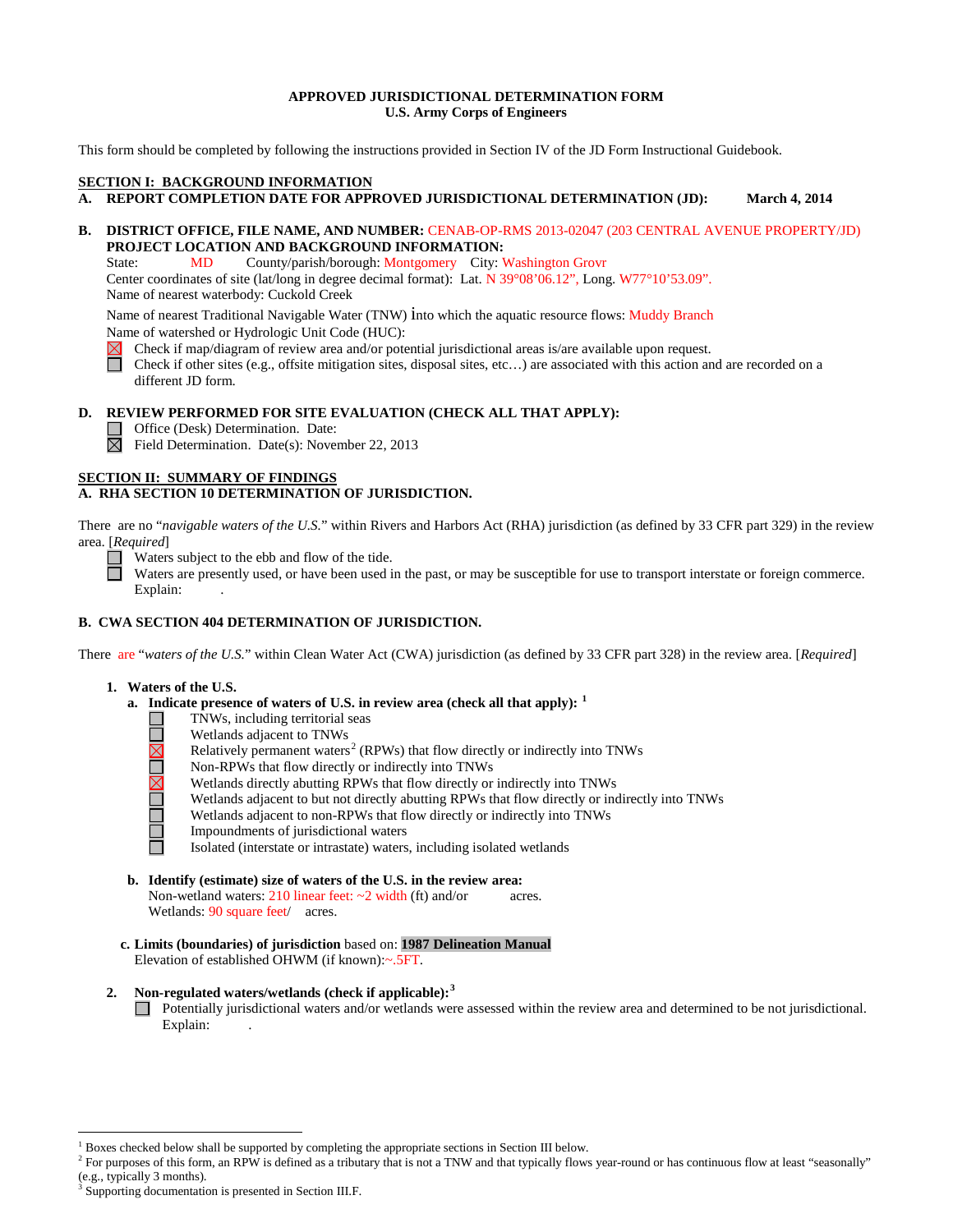### **SECTION III: CWA ANALYSIS**

### **A. TNWs AND WETLANDS ADJACENT TO TNWs**

**The agencies will assert jurisdiction over TNWs and wetlands adjacent to TNWs. If the aquatic resource is a TNW, complete Section III.A.1 and Section III.D.1. only; if the aquatic resource is a wetland adjacent to a TNW, complete Sections III.A.1 and 2 and Section III.D.1.; otherwise, see Section III.B below**.

**1. TNW** 

Identify TNW:

Summarize rationale supporting determination:

#### **2. Wetland adjacent to TNW**

Summarize rationale supporting conclusion that wetland is "adjacent": .

# **B. CHARACTERISTICS OF TRIBUTARY (THAT IS NOT A TNW) AND ITS ADJACENT WETLANDS (IF ANY):**

**This section summarizes information regarding characteristics of the tributary and its adjacent wetlands, if any, and it helps determine whether or not the standards for jurisdiction established under Rapanos have been met.** 

**The agencies will assert jurisdiction over non-navigable tributaries of TNWs where the tributaries are "relatively permanent waters" (RPWs), i.e. tributaries that typically flow year-round or have continuous flow at least seasonally (e.g., typically 3 months). A wetland that directly abuts an RPW is also jurisdictional. If the aquatic resource is not a TNW, but has year-round (perennial) flow, skip to Section III.D.2. If the aquatic resource is a wetland directly abutting a tributary with perennial flow, skip to Section III.D.4.**

**A wetland that is adjacent to but that does not directly abut an RPW requires a significant nexus evaluation. Corps districts and EPA regions will include in the record any available information that documents the existence of a significant nexus between a relatively permanent tributary that is not perennial (and its adjacent wetlands if any) and a traditional navigable water, even though a significant nexus finding is not required as a matter of law.**

**If the waterbody[4](#page-1-0) is not an RPW, or a wetland directly abutting an RPW, a JD will require additional data to determine if the waterbody has a significant nexus with a TNW. If the tributary has adjacent wetlands, the significant nexus evaluation must consider the tributary in combination with all of its adjacent wetlands. This significant nexus evaluation that combines, for analytical purposes, the tributary and all of its adjacent wetlands is used whether the review area identified in the JD request is the tributary, or its adjacent wetlands, or both. If the JD covers a tributary with adjacent wetlands, complete Section III.B.1 for the tributary, Section III.B.2 for any onsite wetlands, and Section III.B.3 for all wetlands adjacent to that tributary, both onsite and offsite. The determination whether a significant nexus exists is determined in Section III.C below.**

**1. Characteristics of non-TNWs that flow directly or indirectly into TNW**

- **(i) General Area Conditions:**
	- Watershed size: Drainage area: **Pick List** Average annual rainfall: 39.82 inches Average annual snowfall: 10.2 inches

# **(ii) Physical Characteristics:**

(a) Relationship with TNW: Tributary flows directly into TNW.  $\boxtimes$  Tributary flows through 2 tributaries before entering TNW.

Project waters are **5-10** river miles from TNW. Project waters are **1 (or less)** river miles from RPW. Project waters are **5-10** aerial (straight) miles from TNW. Project waters are **1 (or less)** aerial (straight) miles from RPW. Project waters cross or serve as state boundaries. Explain:

Identify flow route to TNW<sup>[5](#page-1-1)</sup>: The stream onsite flows directly into Muddy Branch, an RPW which flows directly into the Anacostia River an Intrastate commerce waterway.

<span id="page-1-0"></span> <sup>4</sup> Note that the Instructional Guidebook contains additional information regarding swales, ditches, washes, and erosional features generally and in the arid West.

<span id="page-1-1"></span> $<sup>5</sup>$  Flow route can be described by identifying, e.g., tributary a, which flows through the review area, to flow into tributary b, which then flows into TNW.</sup>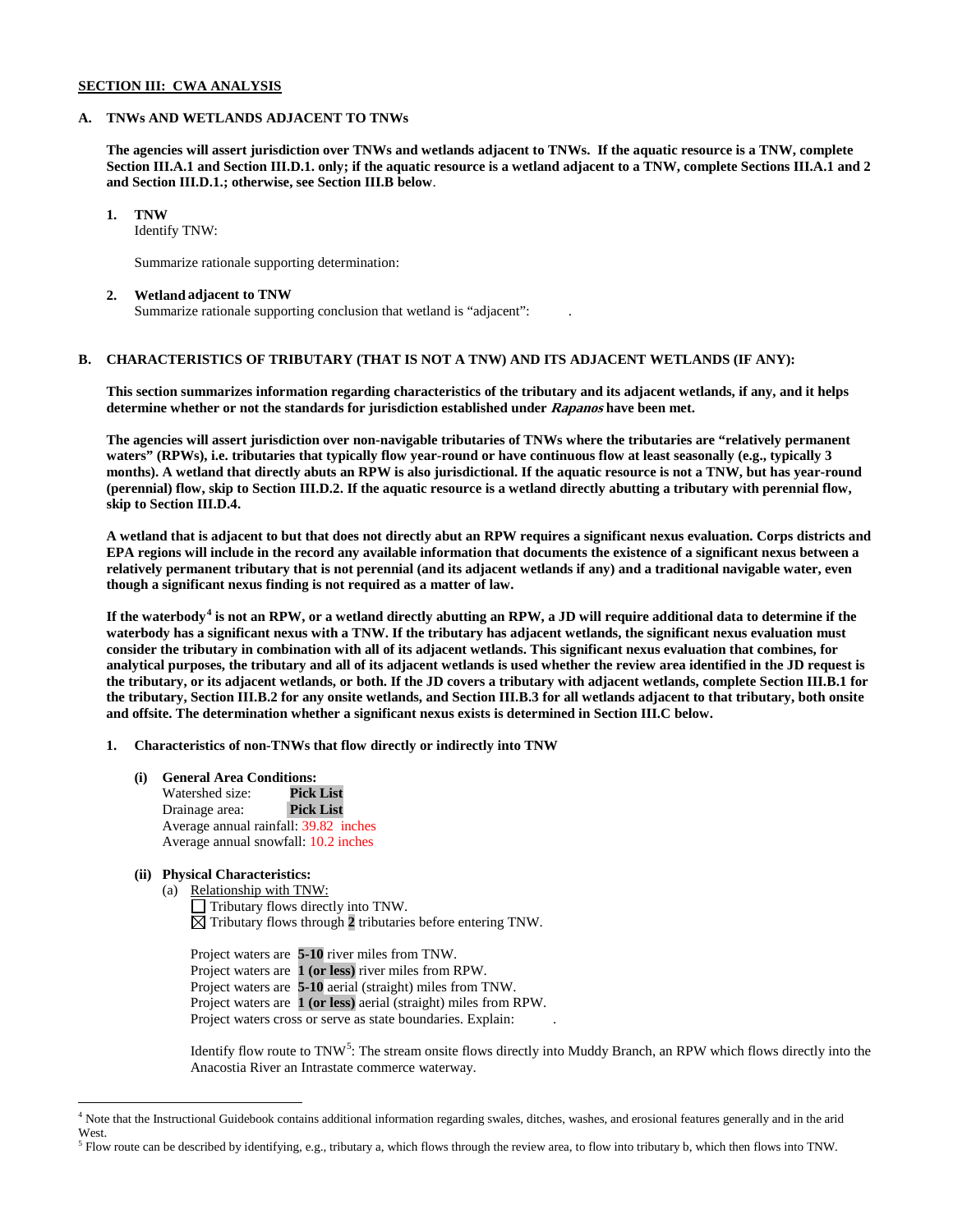Tributary stream order, if known: .

**(iii) Chemical Characteristics:**

(b) General Tributary Characteristics (check all that apply):

| (b)              | General Tributary Characteristics (check all that apply):<br><b>Tributary</b> is:<br>$\Box$ Natural<br>Artificial (man-made). Explain:<br>$\boxtimes$ Manipulated (man-altered). Explain: The stream channel is located along side a road and located<br>on a residential property. Also the tributary flows inside a culvert that is for the road crossing.                                                                                                                                                                                                                                                                                                                                                                                                           |
|------------------|------------------------------------------------------------------------------------------------------------------------------------------------------------------------------------------------------------------------------------------------------------------------------------------------------------------------------------------------------------------------------------------------------------------------------------------------------------------------------------------------------------------------------------------------------------------------------------------------------------------------------------------------------------------------------------------------------------------------------------------------------------------------|
|                  | <b>Tributary</b> properties with respect to top of bank (estimate):<br>Average width: 2 feet<br>Average depth: .5 feet<br>Average side slopes: 3:1.                                                                                                                                                                                                                                                                                                                                                                                                                                                                                                                                                                                                                    |
|                  | Primary tributary substrate composition (check all that apply):<br>$\boxtimes$ Silts<br>$\boxtimes$ Sands<br>$\Box$ Concrete<br>$\Box$ Cobbles<br>$\Box$ Gravel<br>$\boxtimes$ Muck<br>Bedrock<br>Vegetation. Type/% cover:<br>Other. Explain:                                                                                                                                                                                                                                                                                                                                                                                                                                                                                                                         |
|                  | Tributary condition/stability [e.g., highly eroding, sloughing banks]. Explain: The tributary is stable and is in good<br>general environmental condition<br>Presence of run/riffle/pool complexes. Explain:<br>Tributary geometry: Relatively straight<br>Tributary gradient (approximate average slope):<br>$\%$                                                                                                                                                                                                                                                                                                                                                                                                                                                     |
| (c)              | Flow:<br>Tributary provides for: Seasonal flow<br>Estimate average number of flow events in review area/year: 20 (or greater)<br>Describe flow regime: The tributary flows for greater than 3 months continually, but does not flow during times of                                                                                                                                                                                                                                                                                                                                                                                                                                                                                                                    |
| low water table. | Other information on duration and volume:<br>Surface flow is: Confined. Characteristics:<br>Subsurface flow: Unknown. Explain findings:                                                                                                                                                                                                                                                                                                                                                                                                                                                                                                                                                                                                                                |
|                  | $\Box$ Dye (or other) test performed:<br>Tributary has (check all that apply):<br>$\times$ Bed and banks<br>$\boxtimes$ OHWM <sup>6</sup> (check all indicators that apply):<br>$\boxtimes$ clear, natural line impressed on the bank<br>the presence of litter and debris<br>$\mathsf{L}$<br>changes in the character of soil<br>destruction of terrestrial vegetation<br>shelving<br>the presence of wrack line<br>$\times$ vegetation matted down, bent, or absent<br>sediment sorting<br>$\boxtimes$ leaf litter disturbed or washed away<br>×.<br>scour<br>⋉<br>multiple observed or predicted flow events<br>sediment deposition<br>$\boxtimes$ water staining<br>abrupt change in plant community<br>other (list):<br>Discontinuous OHWM. <sup>7</sup> Explain: |
|                  | If factors other than the OHWM were used to determine lateral extent of CWA jurisdiction (check all that apply):<br>High Tide Line indicated by:<br>Mean High Water Mark indicated by:<br>$\Box$ oil or scum line along shore objects<br>$\Box$ survey to available datum;<br>fine shell or debris deposits (foreshore)<br>physical markings;<br>vegetation lines/changes in vegetation types.<br>physical markings/characteristics<br>tidal gauges<br>other (list):                                                                                                                                                                                                                                                                                                   |

<span id="page-2-1"></span><span id="page-2-0"></span> <sup>6</sup> A natural or man-made discontinuity in the OHWM does not necessarily sever jurisdiction (e.g., where the stream temporarily flows underground, or where the OHWM has been removed by development or agricultural practices). Where there is a break in the OHWM that is unrelated to the waterbody's flow regime (e.g., flow over a rock outcrop or through a culvert), the agencies will look for indicators of flow above and below the break. <sup>7</sup>  $7$ Ibid.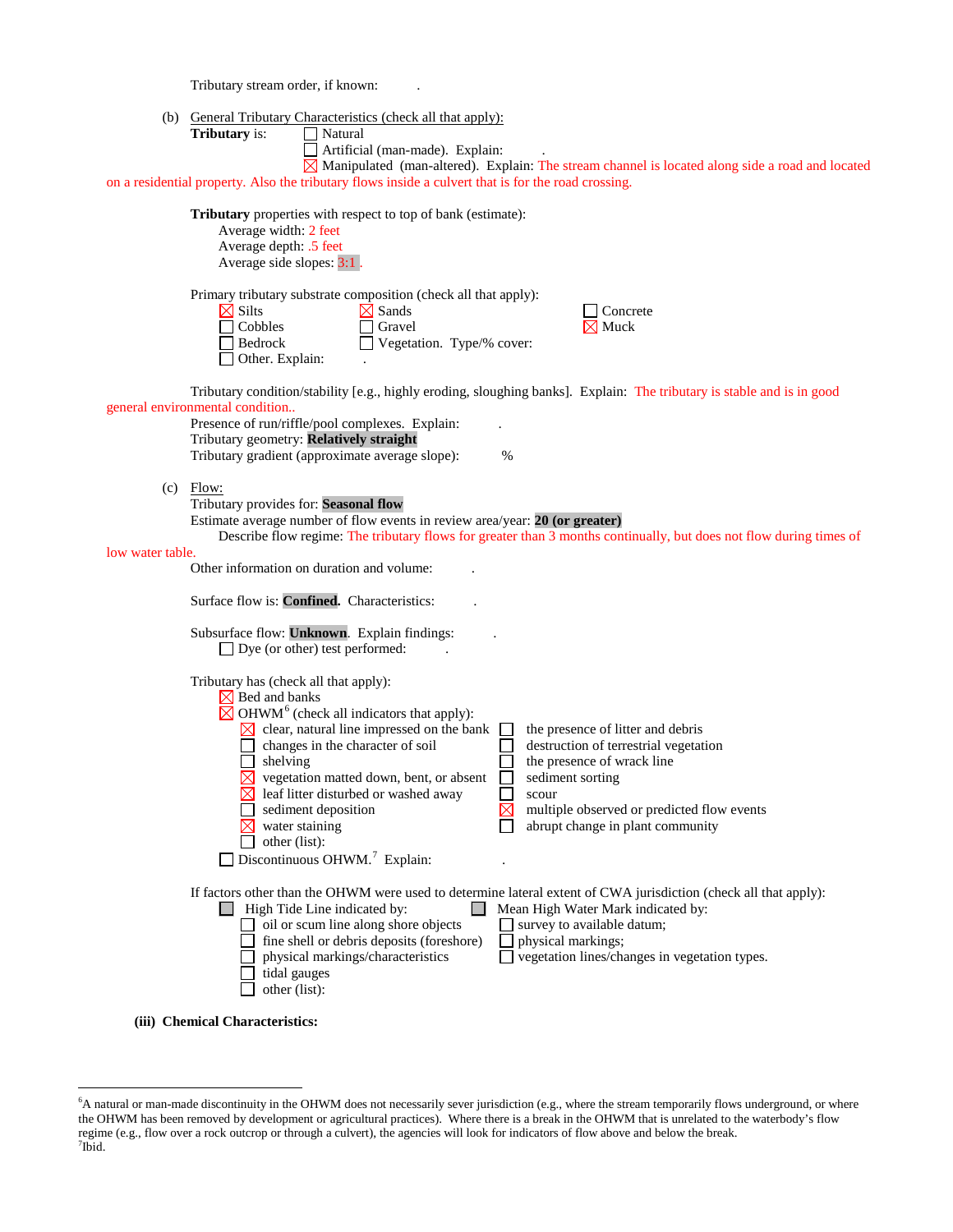Characterize tributary (e.g., water color is clear, discolored, oily film; water quality; general watershed characteristics, etc.). Explain: The water was mostly clear with some areas of oily film on the surface. The watershed is mostly residential infrastructure.

Identify specific pollutants, if known: .

#### **(iv) Biological Characteristics. Channel supports (check all that apply):**

- $\Box$  Riparian corridor. Characteristics (type, average width):
- $\boxtimes$  Wetland fringe. Characteristics: Forested.
- Habitat for:
	- $\Box$  Federally Listed species. Explain findings:
	- $\Box$  Fish/spawn areas. Explain findings:
	- $\Box$  Other environmentally-sensitive species. Explain findings:
	- $\Box$  Aquatic/wildlife diversity. Explain findings:

#### **2. Characteristics of wetlands adjacent to non-TNW that flow directly or indirectly into TNW**

#### **(i) Physical Characteristics:**

- (a) General Wetland Characteristics:
	- Properties: Wetland size:90 square feet/ acres Wetland type. Explain: Forested Palustrine .

Wetland quality. Explain:

Project wetlands cross or serve as state boundaries. Explain: .

(b) General Flow Relationship with Non-TNW: Flow is: **Intermittent flow**. Explain:

> Surface flow is**: Discrete and confined**  Characteristics: .

Subsurface flow: **Unknown**. Explain findings: . Dye (or other) test performed:

### (c) Wetland Adjacency Determination with Non-TNW:

 $\overline{\triangle}$  Directly abutting

 $\Box$  Not directly abutting

Discrete wetland hydrologic connection. Explain:

- Ecological connection. Explain:
- Separated by berm/barrier. Explain:

#### (d) Proximity (Relationship) to TNW

Project wetlands are **5-10** river miles from TNW. Project waters are **5-10** aerial (straight) miles from TNW. Flow is from: **Wetland to navigable waters.** Estimate approximate location of wetland as within the **2-year or less** floodplain.

#### **(ii) Chemical Characteristics:**

Characterize wetland system (e.g., water color is clear, brown, oil film on surface; water quality; general watershed characteristics; etc.). Explain: The water color is clear with areas of oily film in some areas.. Identify specific pollutants, if known: .

### **(iii) Biological Characteristics. Wetland supports (check all that apply):**

- $\boxtimes$  Riparian buffer. Characteristics (type, average width):
- Vegetation type/percent cover. Explain:
- $\Box$  Habitat for:
	- Federally Listed species. Explain findings: .
	- Fish/spawn areas. Explain findings:
	- $\Box$  Other environmentally-sensitive species. Explain findings:
	- Aquatic/wildlife diversity. Explain findings: .

### **3. Characteristics of all wetlands adjacent to the tributary (if any)**

All wetland(s) being considered in the cumulative analysis: **2** Approximately ( 90 square feet ) acres in total are being considered in the cumulative analysis.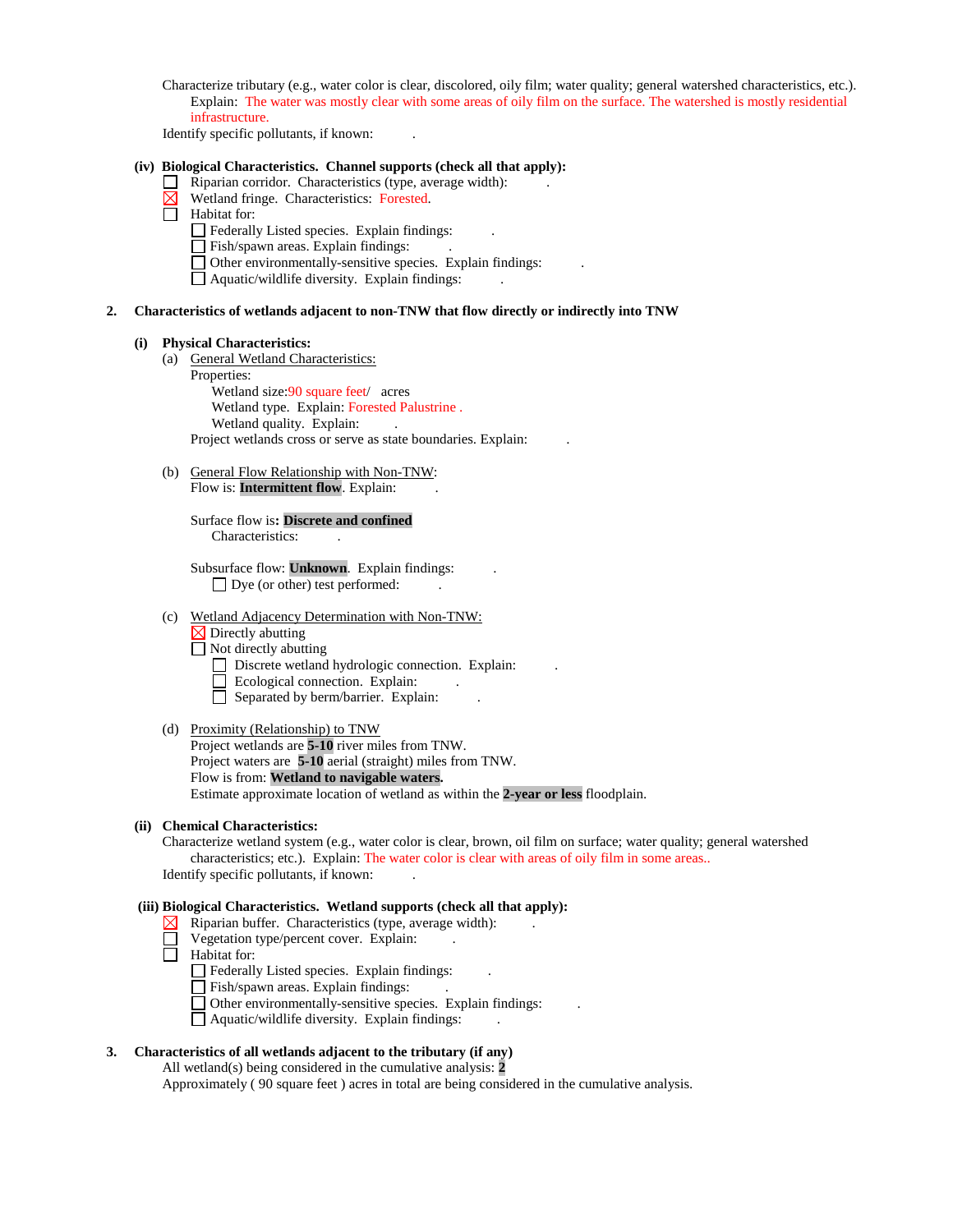For each wetland, specify the following:

| Directly abuts? $(Y/N)$ | Size (in acres) | Directly abuts? $(Y/N)$ | Size (in acres) |
|-------------------------|-----------------|-------------------------|-----------------|
| Yes                     | 15 square feet  | Yes                     | 75 square feet  |

Summarize overall biological, chemical and physical functions being performed: .

### **C. SIGNIFICANT NEXUS DETERMINATION**

**A significant nexus analysis will assess the flow characteristics and functions of the tributary itself and the functions performed by any wetlands adjacent to the tributary to determine if they significantly affect the chemical, physical, and biological integrity of a TNW. For each of the following situations, a significant nexus exists if the tributary, in combination with all of its adjacent wetlands, has more than a speculative or insubstantial effect on the chemical, physical and/or biological integrity of a TNW. Considerations when evaluating significant nexus include, but are not limited to the volume, duration, and frequency of the flow of water in the tributary and its proximity to a TNW, and the functions performed by the tributary and all its adjacent wetlands. It is not appropriate to determine significant nexus based solely on any specific threshold of distance (e.g. between a tributary and its adjacent wetland or between a tributary and the TNW). Similarly, the fact an adjacent wetland lies within or outside of a floodplain is not solely determinative of significant nexus.** 

**Draw connections between the features documented and the effects on the TNW, as identified in the** *Rapanos* **Guidance and discussed in the Instructional Guidebook. Factors to consider include, for example:**

- Does the tributary, in combination with its adjacent wetlands (if any), have the capacity to carry pollutants or flood waters to TNWs, or to reduce the amount of pollutants or flood waters reaching a TNW?
- Does the tributary, in combination with its adjacent wetlands (if any), provide habitat and lifecycle support functions for fish and other species, such as feeding, nesting, spawning, or rearing young for species that are present in the TNW?
- Does the tributary, in combination with its adjacent wetlands (if any), have the capacity to transfer nutrients and organic carbon that support downstream foodwebs?
- Does the tributary, in combination with its adjacent wetlands (if any), have other relationships to the physical, chemical, or biological integrity of the TNW?

### **Note: the above list of considerations is not inclusive and other functions observed or known to occur should be documented below:**

- **1. Significant nexus findings for non-RPW that has no adjacent wetlands and flows directly or indirectly into TNWs.** Explain findings of presence or absence of significant nexus below, based on the tributary itself, then go to Section III.D: .
- **2. Significant nexus findings for non-RPW and its adjacent wetlands, where the non-RPW flows directly or indirectly into TNWs.** Explain findings of presence or absence of significant nexus below, based on the tributary in combination with all of its adjacent wetlands, then go to Section III.D: .
- **3. Significant nexus findings for wetlands adjacent to an RPW but that do not directly abut the RPW.** Explain findings of presence or absence of significant nexus below, based on the tributary in combination with all of its adjacent wetlands, then go to Section III.D:

### **D. DETERMINATIONS OF JURISDICTIONAL FINDINGS. THE SUBJECT WATERS/WETLANDS ARE (CHECK ALL THAT APPLY):**

- **1. TNWs and Adjacent Wetlands.** Check all that apply and provide size estimates in review area: TNWs: linear feet width (ft), Or, acres. TNWs: linear feet width (ft), Or, acres. Wetlands adjacent to TNWs: acres.
- **2. RPWs that flow directly or indirectly into TNWs.**
	- Tributaries of TNWs where tributaries typically flow year-round are jurisdictional. Provide data and rationale indicating that tributary is perennial: .
	- $\Xi$  Tributaries of TNW where tributaries have continuous flow "seasonally" (e.g., typically three months each year) are jurisdictional. Data supporting this conclusion is provided at Section III.B. Provide rationale indicating that tributary flows seasonally: The tributary flows mostly during the growing season. The stream received flow from groundwater and an ephemeral stream channel offsite.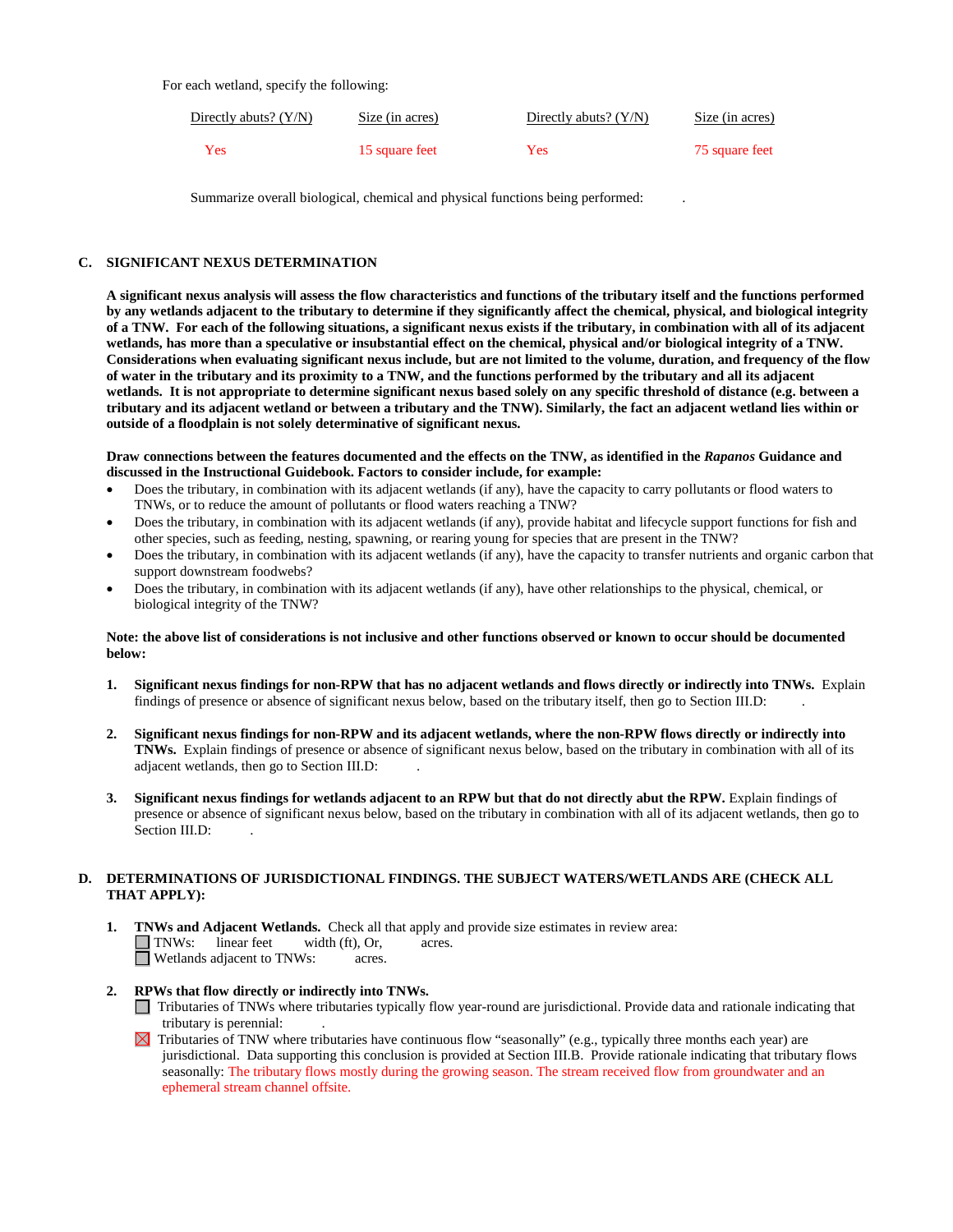Provide estimates for jurisdictional waters in the review area (check all that apply):

Tributary waters: linear feet width (ft).

- **d** Other non-wetland waters: acres.
	- Identify type(s) of waters: .
- **3. Non-RPWs[8](#page-5-0) that flow directly or indirectly into TNWs.**
	- Waterbody that is not a TNW or an RPW, but flows directly or indirectly into a TNW, and it has a significant nexus with a TNW is jurisdictional. Data supporting this conclusion is provided at Section III.C.

Provide estimates for jurisdictional waters within the review area (check all that apply):

- □ Tributary waters: linear feet width (ft).
- **D** Other non-wetland waters: acres.
	- Identify type(s) of waters: **.**

# **4. Wetlands directly abutting an RPW that flow directly or indirectly into TNWs.**

Wetlands directly abut RPW and thus are jurisdictional as adjacent wetlands.  $\bowtie$ 

- Wetlands directly abutting an RPW where tributaries typically flow year-round. Provide data and rationale indicating that tributary is perennial in Section III.D.2, above. Provide rationale indicating that wetland is directly abutting an RPW: **.**
- $\boxtimes$ Wetlands directly abutting an RPW where tributaries typically flow "seasonally." Provide data indicating that tributary is seasonal in Section III.B and rationale in Section III.D.2, above. Provide rationale indicating that wetland is directly abutting an RPW: .

Provide acreage estimates for jurisdictional wetlands in the review area: 90 square feet

### **5. Wetlands adjacent to but not directly abutting an RPW that flow directly or indirectly into TNWs.**

 $\Box$  Wetlands that do not directly abut an RPW, but when considered in combination with the tributary to which they are adjacent and with similarly situated adjacent wetlands, have a significant nexus with a TNW are jurisidictional. Data supporting this conclusion is provided at Section III.C.

Provide acreage estimates for jurisdictional wetlands in the review area: acres.

# **6. Wetlands adjacent to non-RPWs that flow directly or indirectly into TNWs.**

 $\Box$  Wetlands adjacent to such waters, and have when considered in combination with the tributary to which they are adjacent and with similarly situated adjacent wetlands, have a significant nexus with a TNW are jurisdictional. Data supporting this conclusion is provided at Section III.C.

Provide estimates for jurisdictional wetlands in the review area: acres.

- **7. Impoundments of jurisdictional waters. [9](#page-5-1)**
	- As a general rule, the impoundment of a jurisdictional tributary remains jurisdictional.
		- Demonstrate that impoundment was created from "waters of the U.S.," or
		- Demonstrate that water meets the criteria for one of the categories presented above (1-6), or
	- $\Box$ Demonstrate that water is isolated with a nexus to commerce (see E below).

#### **E. ISOLATED [INTERSTATE OR INTRA-STATE] WATERS, INCLUDING ISOLATED WETLANDS, THE USE, DEGRADATION OR DESTRUCTION OF WHICH COULD AFFECT INTERSTATE COMMERCE, INCLUDING ANY SUCH WATERS (CHECK ALL THAT APPLY):[10](#page-5-2)** □

- which are or could be used by interstate or foreign travelers for recreational or other purposes.
- from which fish or shellfish are or could be taken and sold in interstate or foreign commerce.
- which are or could be used for industrial purposes by industries in interstate commerce.
- Interstate isolated waters.Explain: .
- □ Other factors. Explain:

#### **Identify water body and summarize rationale supporting determination:** .

 <sup>8</sup>

<span id="page-5-0"></span> ${}^{8}$ See Footnote # 3.<br>9 To complete the analysis refer to the key in Section III.D.6 of the Instructional Guidebook.

<span id="page-5-2"></span><span id="page-5-1"></span>**<sup>10</sup> Prior to asserting or declining CWA jurisdiction based solely on this category, Corps Districts will elevate the action to Corps and EPA HQ for review consistent with the process described in the Corps/EPA** *Memorandum Regarding CWA Act Jurisdiction Following Rapanos.*